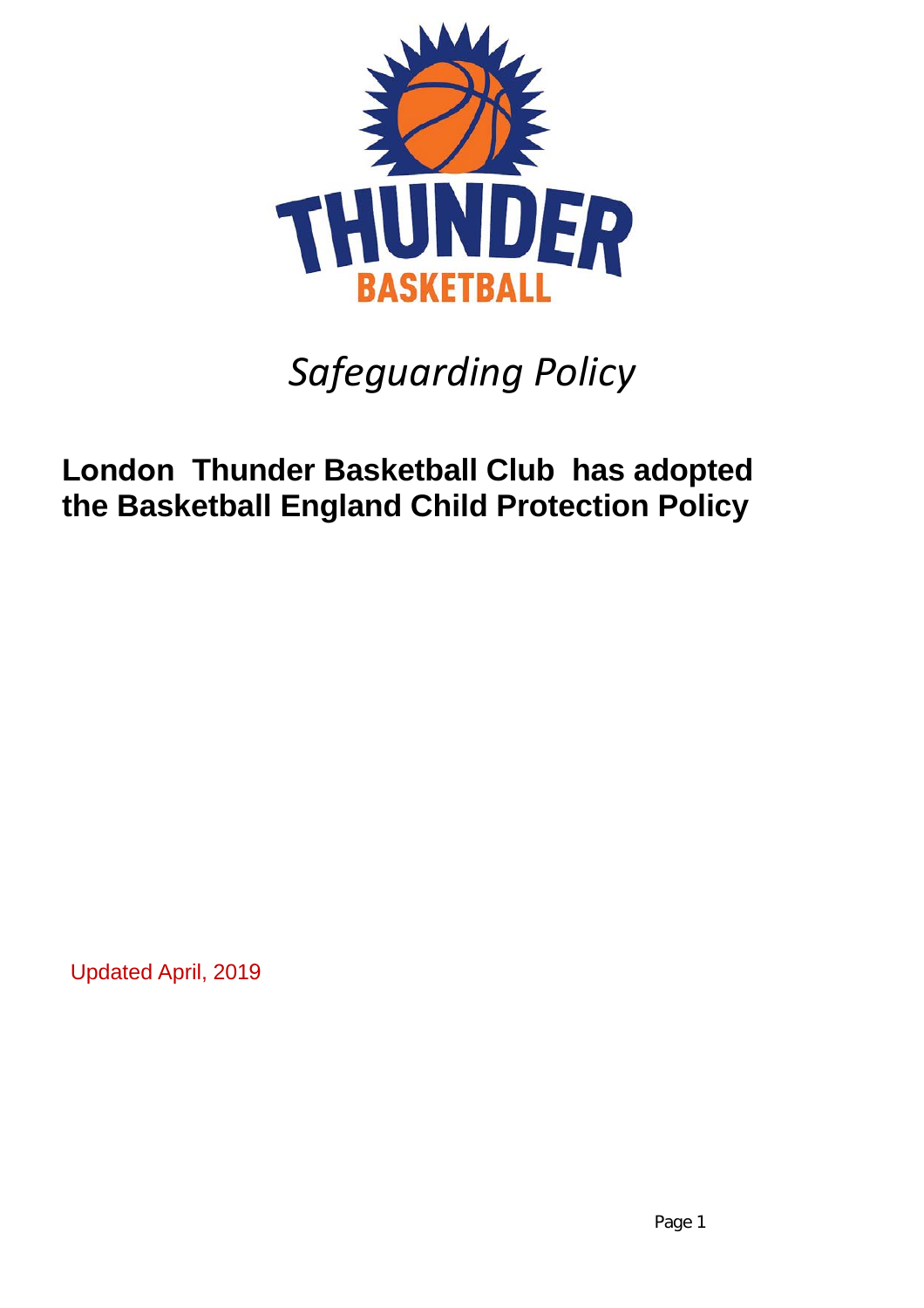#### **Contents**

# **Policy**

- 1. Introduction
- 2. Policy Statement
- 3. Promoting Good Practice
	- Coaching ratios
		- Parents as supervisors
	- Changing rooms
	- Late collection
	- Photography
		- Relationships of trust
	- Appropriately qualified and vetted
- 4. Recognition of poor practice and possible abuse
- 5. Reporting procedures
- 6. Roles, responsibilities and definitions

The following are available as separate documents:

# **Guidance and good practice**

- 1. Role of the Club Welfare Officer
- 2. Recruitment of staff and volunteers
- 3. DBS disclosures and ISA registration
- 4. Guidelines for the Use of Photography
- 5. Parent-Coach relationship
- 6. Transport
- 7. Overnight trips Travel checklists
- 8. Managing Challenging Behaviour
- 9. Anti bullying
- 10. Electronic Communication
- 11. Good practice when working with schools
- 12. Physical Contact
- 13. Case Management
- 14. Whistle Blowing
- 15. Code of Ethics and Conduct

# **Introduction**

Sport can and does have a very powerful and positive influence on people – especially young people. Not only can it provide opportunities for enjoyment and achievement; it can also develop valuable qualities such as selfesteem, leadership and teamwork. These positive effects can only take place if sport is in the right hands - in the hands of those who place the welfare of all young people first and adopt practices that support, protect and empower them.

Basketball England is committed to working in partnership with all agencies to ensure that information and training opportunities are available to ensure best practice when working with children and young people. Adopting best practice will help to safeguard these participants from potential abuse as well as reducing the likelihood of allegations being made about coaches and other adults in positions of responsibility in basketball.

# *Basketball England*

All individuals involved in basketball under the jurisdiction of Basketball England at every level, including players, match officials, coaches, administrators, club officials and spectators agree to abide by all Basketball England policies and procedures. By participating or being involved in basketball, everyone is deemed to accept and agree to these policies which are available through the Basketball England web site or on request.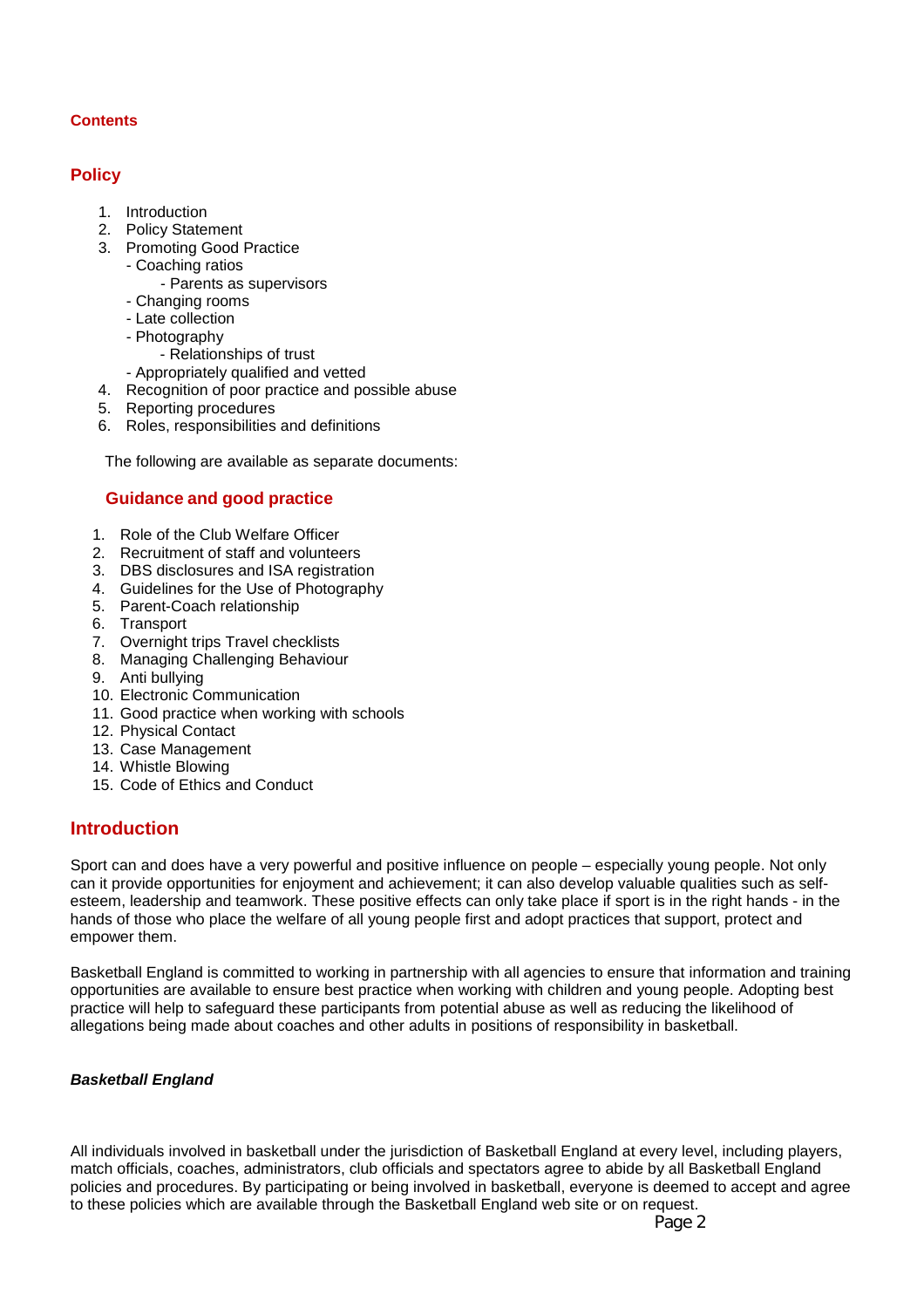This policy is mandatory for the game as a whole and provides guidelines to everyone in basketball, whether working in a professional or voluntary capacity. It is recognised that child abuse is a very emotive and difficult subject; however everyone in basketball has a duty of care towards young and vulnerable people and can help to protect them from abuse.

Basketball England's approach to child protection is based on the principles recognised within UK and International legislation and Government guidance. The following has been taken into consideration:

- The Safeguarding Vulnerable Groups Act 2006
- The Children Act 1989 and 2004
- The Protection of Children Act 1999
- Working Together to Safeguard Children 2010
- Every Child Matters 2004
- No Secrets Guidance on developing and implementing multi-agency policies and procedures to protect vulnerable adults from abuse 2000
- The Human Rights Act 1998
- UN Convention for the Rights of a Child (1989)

#### **Acknowledgements**

This document is based upon Basketball England's previous version of the 'Child Protection Policy & Procedures (Safeguarding Children, Young People & Vulnerable Adults) 2005 which drew from the Child Protection Policy and Implementation Procedures by Sportscoach UK. Basketball England would also like to thank the NSPCC Child Protection in Sport Unit.

#### **Abbreviations**

BE – Basketball England CMG – Basketball England Case Management Group CWO – Club Welfare Officer CPSU – Child Protection in Sport Unit DBS – Disclosure and Barring Service ISA – Independent Safeguarding Authority

CO-Complaince Officer LSCB – Local Safeguarding Children Board LADO – Local Authority Safeguarding Officer NSPCC – National Society for the Prevention of Cruelty to Children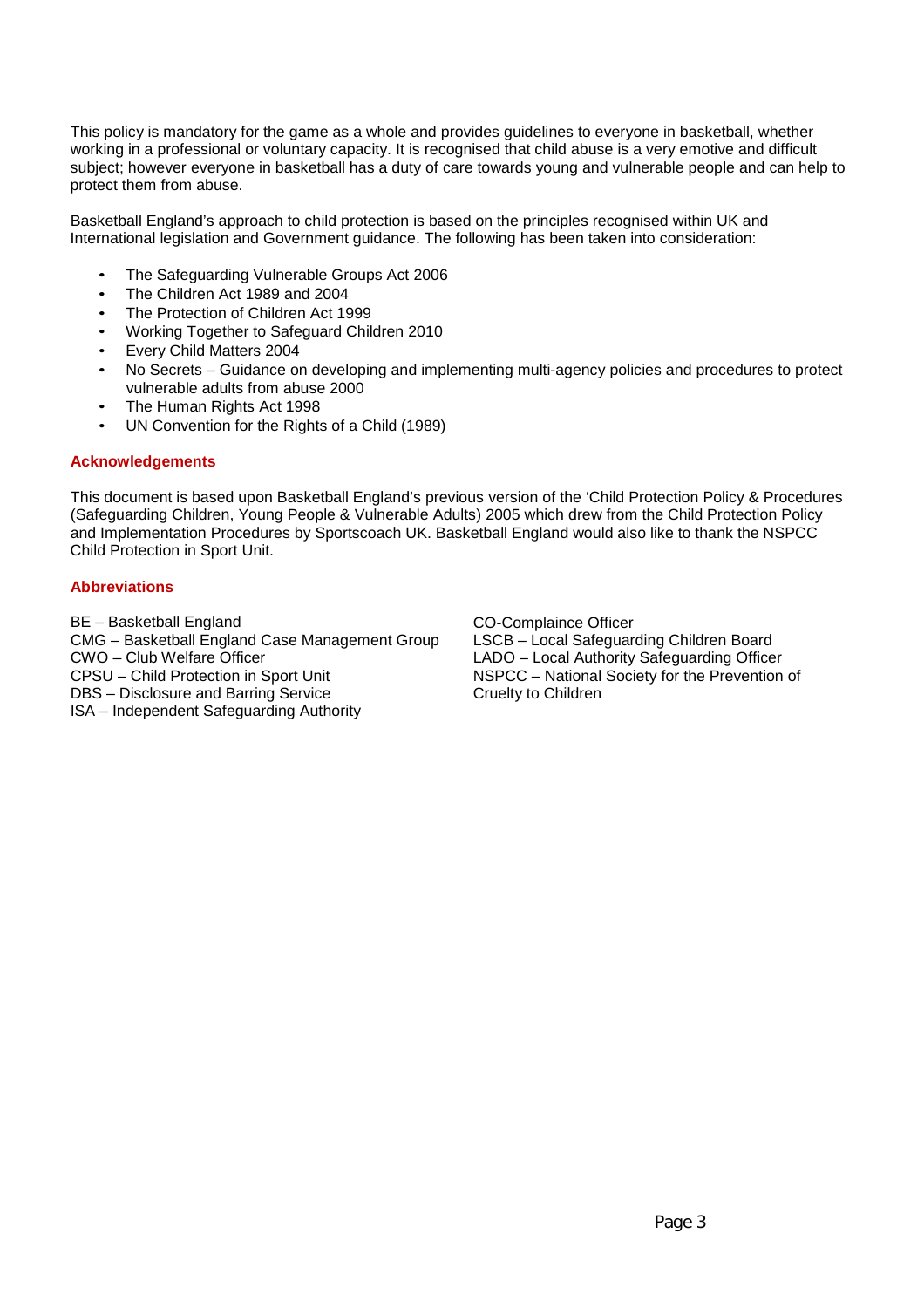**In the document the term 'parent' will be used but also refers to carers or guardians. 'Staff' refers to anyone in a paid or voluntary role in basketball.**

# **BASKETBALL ENGLAND POLICY STATEMENT**

Every person involved in basketball has a legal and moral responsibility to protect young people from abuse.

All individuals including players, match officials, coaches, administrators, club officials and spectators agree to abide by this policy as well as all other Basketball England policies. All such individuals, by participating or being involved in Basketball under the jurisdiction of Basketball England, are deemed to have assented to this and as such recognise and accept their responsibility to be aware of the relevant principles and accountabilities.

#### **Responsibilities**

#### **All Basketball England affiliates will:**

- accept the moral and legal responsibility to implement procedures to provide a duty of care for young people, safeguard their wellbeing and protect them from abuse;
- respect and promote the rights, wishes and feelings of young people;
- recognise that some young people could face additional barriers to getting help because of additional vulnerabilities which could include their ethnicity, gender, age, religion, disability, sexual orientation, social background or culture.
- ensure they adopt best practice to safeguard and protect young people from abuse, and to reduce the likelihood of allegations being made against themselves.
- accept and abide by the Safeguarding Policy and Procedures and the Basketball England Code of Ethics and Conduct as well as all other policies and procedures;
- respond appropriately to any complaints about poor practice or allegations of abuse.

#### **Principles**

#### **The guidance given in the procedures is based on the following principles:**

- the child's welfare is paramount;
- all young people, regardless of any personal characteristic including their age, gender, ability, any disability they may have, culture, racial origin, religious belief and sexual identity have the right to protection from abuse;
- a child is recognised as being under the age of 18 years (Children's Act 1989 definition);
- an adult has a moral and statutory duty for the care, custody and control of any person under the age of 18 under their supervision;
- all incidents of poor practice or suspicions of poor practice and allegations of abuse will be taken seriously and responded to swiftly and appropriately;
- all young people have a right to play the game of basketball in an enjoyable and safe environment;
- young people have a right to expect appropriate support in accordance with their personal and social development with regard to their involvement in the game of basketball;
- it is the responsibility of the child protection experts and agencies to determine whether or not abuse has taken place but it is everyone's responsibility to report any concerns.

Working in partnership with children, their parents and other agencies is essential for safeguarding. Basketball England recognises the statutory responsibilities of the appropriate bodies such as Children's Social Care services, the Police, the Local Authority Designated Officers (LADO) and the Local Safeguarding Children Board (LSCB) to ensure the welfare of children.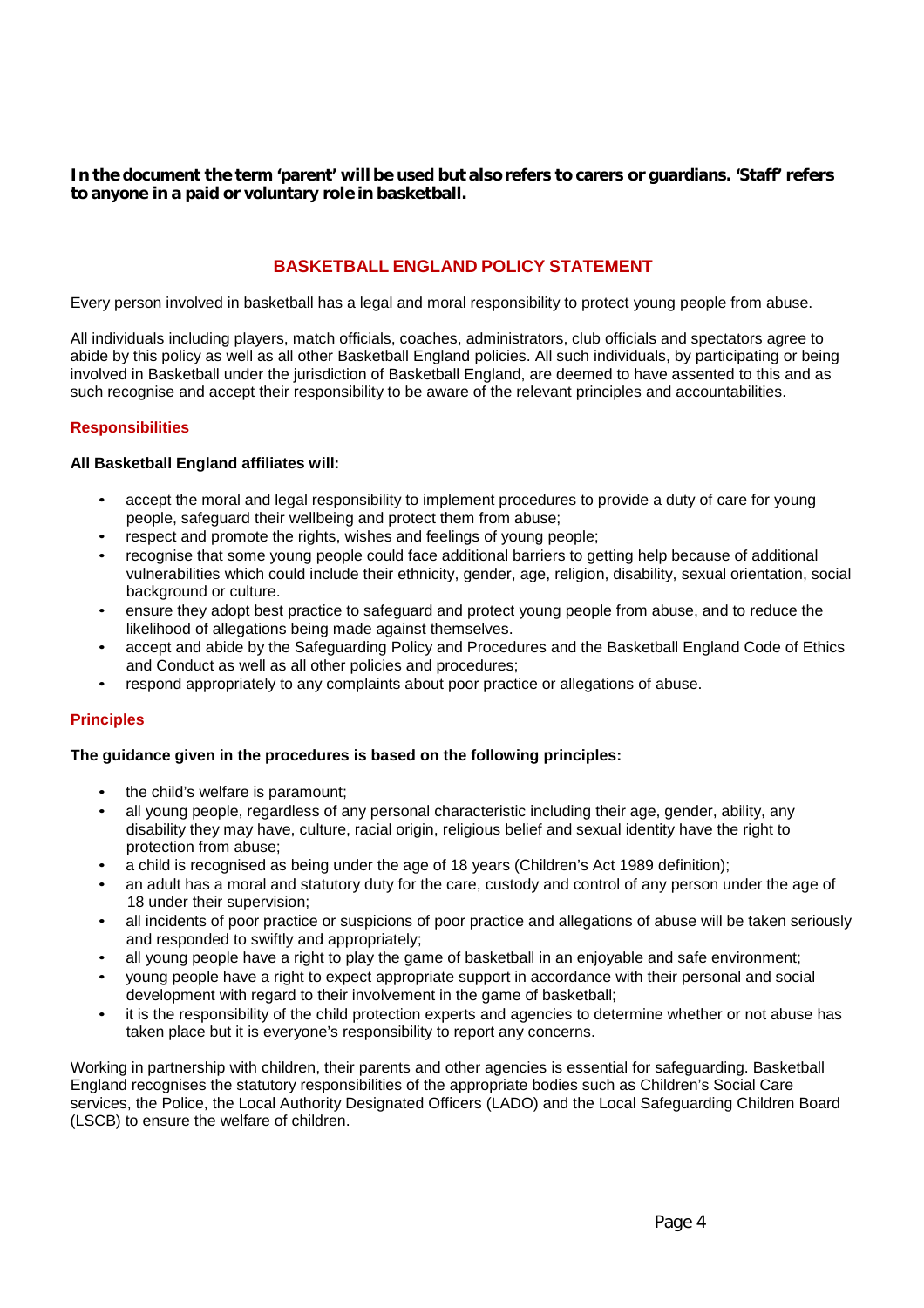#### **All those involved in the management of young players in basketball have a duty to ensure they are:**

- allowed access to the game in a way that is appropriate for their age and ability;
- coached and trained by appropriately qualified people;
- not required to play in so many games, or to attend training sessions, as to become a threat to their well being;
- not subjected to verbal or racial abuse from any source, especially from the bench and spectator gallery, including references to height, weight etc;
- not subjected to bullying, threats or undue pressure from any source;
- encouraged to achieve their full potential at all levels;
- instructed on how to behave, both on and off the court;
- afforded respect and value in a playing and training situation and any other basketball environment.

#### **Equality**

All people have the same rights to be safeguarded from abuse but it should be recognised that some children may face additional vulnerabilities and extra barriers to getting help. This could be because of their personal characteristics such as race, gender, age, religion, disability, sexual orientation, social background or culture. There should be awareness that these characteristics may mean that they are at greater risk of abuse because of factors such as prejudice, discrimination, reduced ability to resist or report abuse, communication barriers or myths based on stereotypes.

#### **Promoting good practice**

Child abuse, particularly sexual abuse, can generate strong emotions in those having to deal with such an allegation. It is important to understand these feelings and not allow them to interfere with your judgement about what action to take. Abuse can occur within many situations including the home, school and the sporting environment. Some individuals will actively seek employment or voluntary work with young people in order to harm them.

A teacher, coach or club volunteer may have regular contact with young people and be an important link in identifying cases where protection is needed. All suspicious cases of poor practice or alleged abuse should be reported following the guidelines in this document. When a person enters a club having been subjected to abuse outside the sporting environment, sport can play a crucial role in improving the person's self esteem. In such instances the club must work with the appropriate agencies to ensure the young person receives the required support.

All personnel should be encouraged to demonstrate exemplary behaviour in order to protect young people and to protect themselves from allegations. The relevant sections of the Basketball England Code of Ethics and Conduct should be studied. In addition, the following are common sense examples of good practice and how to create a positive culture when working in basketball:

- always putting the welfare of each young person first, before winning or achieving goals;
- always working in an open environment (e.g. avoiding private or unobserved situations and encouraging an open environment with no secrets);
- building balanced relationships based on mutual trust which empowers young people to share in the decision-making process;
- making sport fun, enjoyable and promoting fair play;
- giving enthusiastic and constructive feedback rather than negative criticism;
- treating all young people equally and with respect and dignity;
- maintaining a safe and appropriate distance both emotionally and physically (e.g. it is not appropriate for an adult to have an intimate relationship with a young person or vulnerable adult or to share a room with them);
- keeping up to date with the technical skills, qualifications and insurance in sport;
- ensuring that if mixed teams are taken away, they should always be accompanied by male and female staff;
- ensuring that at tournaments or residential events, adults should not enter children's rooms or invite children into their rooms unless in an emergency. If an adult is working in a supervisory capacity, they should only enter children's rooms when accompanied by another adult;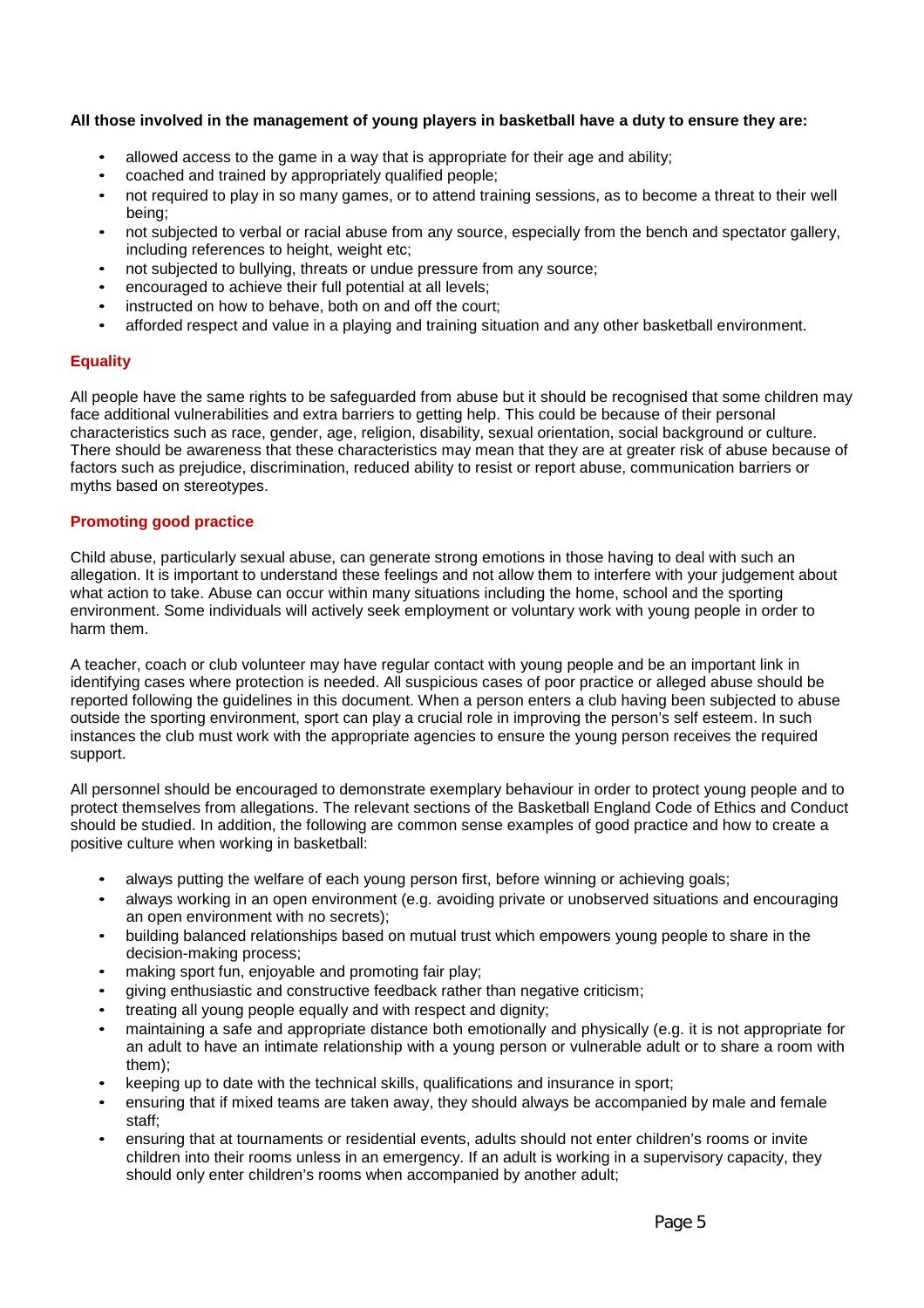- being an excellent role model this includes not smoking or drinking alcohol whilst supervising children and promoting a healthy diet;
- recognising the developmental needs and capacity of children avoiding excessive training or competition and not pushing them against their will;
- securing parental consent in writing to act in loco parentis, if the need arises to give permission for the administration of emergency first aid and/or other medical treatment;
- keeping a written record of any injury that occurs, along with the details of any treatment given, which is then reported to the parents at the first opportunity;

#### **Coaching Ratios**

Coaches working with young people should not work in isolation. It is important to have the correct level of supervision from a health and safety point of view so that coaches reduce the risk of injury to players and ensure adequate cover remains in case of an emergency. Good practice means at least one other adult in addition to the head coach should be present at every session to supervise. The additional adults do not need to be qualified coaches as long as the ratio of coaches: players are met. Participants aged under 17 should not be included in staffing ratios even if they have coaching qualifications.

The level of supervision should take account of:

- ability and experience of the players;
- the age and any disabilities or special requirements of any of the young people;
- the activity being undertaken:
- the geography of the facilities being used (i.e. restricted access to sports hall or outdoor court);
- the 'risk assessment' of the activity and facility.

When working with groups of children under 8 years of age government guidance states clearly that there should be one supervising adult for every 6 children (Care Standards Act 2000). When working with young people aged over 8 years old the ideal coaching ratio is one coach for every 8-12 players. If there is an accident or an incident which may mean a member of staff has to leave, you should ensure that there are enough people remaining to supervise the group.

A person cannot become a qualified Level 1 coach until they are 16 years old, and it is expected that the person leading the session will be at least Level 2 qualified (for which you have to be 18 years old). Young people can become involved in coaching but they should be assisting qualified coaches and not delivering sessions until they are appropriately qualified.

#### **Parents as supervisors**

Parents should be encouraged to accompany their children to activities, but they should not be included in supervision calculations unless they are members of the club and acting in a volunteering role or other capacity during the activity. In these circumstances, they should meet all appropriate requirements in terms of;

- appropriate background checks;
- clarity about their role and responsibilities;
- who has overall responsibility for the group;
- what is acceptable practice.

#### **Changing rooms**

Where practical, children should be supervised at all times in the changing rooms by two members of staff. Adult staff should not change or shower at the same time using the same facility as players. Staff of the opposite gender should not be present whilst players are showering or changing. For mixed gender teams, separate facilities should be made available. If a young person is uncomfortable changing or showering in public, no pressure should be placed on them to do so and they should be encouraged to do this at home. If the club has children with disabilities, involve them and their parents in deciding how they should be assisted and ensure they are able to consent to the assistance that is offered but club members should avoid taking on the responsibility for tasks for which they are not appropriately trained.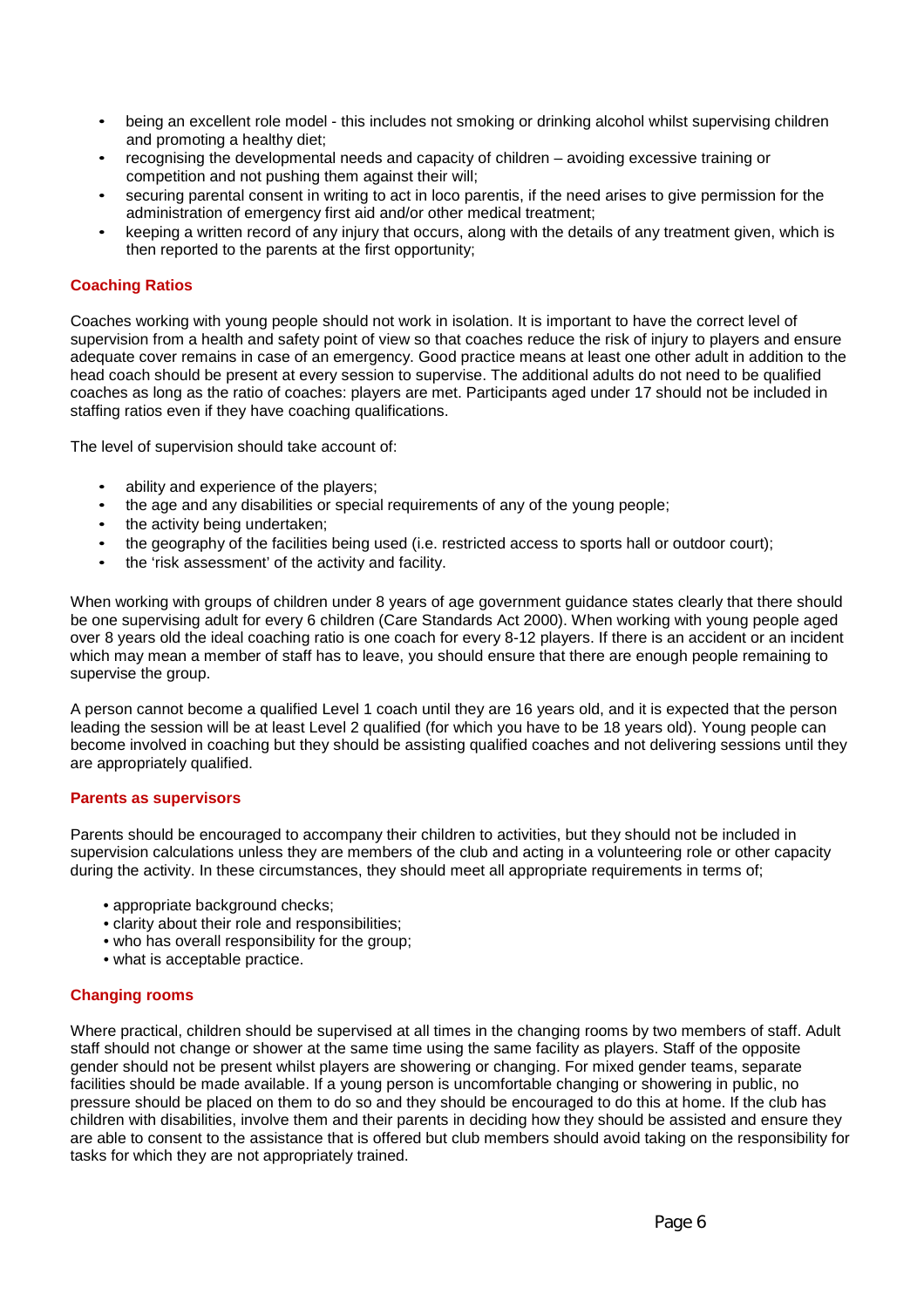All players and staff should be aware that no photographic equipment (including cameras, video cameras, mobile phones) should be used in the changing room environment.

#### **Late collection**

Every club is advised to develop and publicise their policy on the late collection of children. Clubs should make clear that it is not their responsibility to transport children home on behalf of parents who have been delayed. Clubs are advised to follow a procedure such as:

- promoting a staff contact number for parents to phone if there is any likelihood of late collection. Coaches may not be able to answer their phone during training/games but it should be possible to leave a message.
- asking all parents to provide an alternative contact name and number to be used if they can't be reached on their usual numbers.

#### **In cases of late collection, staff should:**

- attempt to contact the child's parent on their contact numbers;
- use the alternative contact name/number if possible;
- wait with the child at the sport facility, with other staff or parents present if possible;
- remind parents of the policy relating to late collection.

#### **In cases of late collection, staff should not:**

- take the child home or to any other location without speaking to their parents;
- send the child home with another person without permission from a parent;
- leave the child on their own;
- ask the child to wait in a vehicle or sport facility with you alone.

#### **Photography**

Basketball England is committed to ensuring young people are protected from the inappropriate use of their images. No images should be taken at junior games, training or events without the necessary consent being obtained first including for how the images will be used, especially if this is on websites and in other publications. There is also a need to ensure the opposition have obtained consent from parents and are then able to give consent for images to be taken.

There is no intention to prevent coaches using videoing as a legitimate coaching aid, but players and their parents should be aware that this is part of the coaching programme and informed consent should be gained in writing, with care taken in the storing of such images.

Please see the photography guidance and templates for further information.

#### **Relationships of trust**

"The inequality at the heart of a relationship of trust should be ended before any sexual relationship begins." *Caring for Young people and vulnerable adults and the Vulnerable? Guidance for preventing abuse of trust (Home Office, 1999).* This statement recognises that genuine relationships can occur between the different levels of participants in a group. However appropriate boundaries should be upheld, especially when one person is aged under 18 or a vulnerable adult. The power and influence that a member of staff has over someone attending a group or activity cannot be under-estimated. If there is an additional competitive aspect to the activity and one person is responsible for the other's success or failure to some extent, then the dependency will be increased. It is therefore vital for people to recognise the responsibility they must exercise in ensuring that they could not be considered to have abused their positions of trust.

Coaches should be careful to ensure that the appropriate boundaries remain in their working relationships between themselves and all players, especially those aged under 18 years. Although children aged over 16 years can legally consent to sexual activity, it is inappropriate and extremely poor practice for an adult to pursue a relationship with a young person with whom they are in a position of trust. In some cases 'abuse of trust' is a criminal offence (Sexual Offences Amendment Act 2000 - UK wide). Whilst the coach-player relationship exists,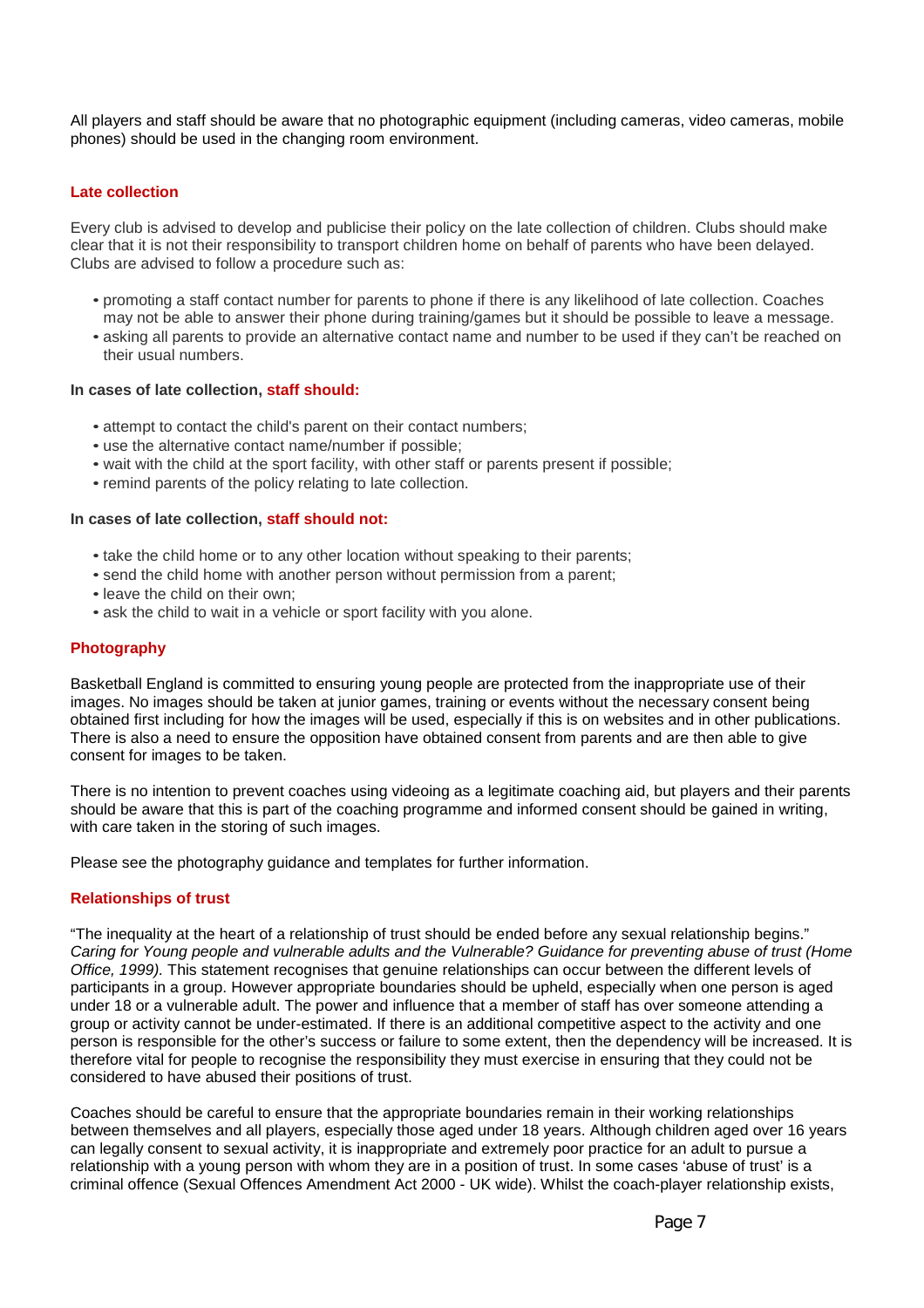coaches should not enter into an intimate relationship with players aged under 18 years old, and should be aware that in some cases, such as if they have met through a school team, a relationship could be considered inappropriate or criminal by the statutory agencies.

#### **Appropriately qualified and vetted**

It is essential that all people working or volunteering with children are appropriately vetted. Clubs should develop a safe recruitment process based on the Basketball England guidance to include procedures such as checking documents to confirm the person's identity, obtaining references and conducting an interview if possible. For all roles which are eligible, an enhanced CRB disclosure should be completed.

It is essential that those working with children are appropriately experienced or mentored/supervised until they have gained experience. People in any role at a club which involves working/volunteering with children should undertake regular safeguarding training to refresh and update their knowledge.

Coaches working with children should hold appropriate coaching qualifications and must be proactive in safeguarding by taking responsibility for familiarising themselves with any relevant guidance, policies or procedures.

It is mandatory for all licenced coaches of junior teams who are eligible for a CRB disclosure to hold a valid and satisfactory CRB disclosure. Please see the additional guidance covering vetting or contact Basketball England for further information.

# **Recognition of poor practice and possible abuse**

Staff and volunteers in basketball are not expected to be experts at recognition of child abuse. However, they do have a responsibility to act if they have any concerns about the behaviour of someone (an adult or young person) towards a child and to follow the reporting procedures in this document.

#### **Poor practice**

Allegations may relate to poor practice where an adult's or another young person's behaviour is inappropriate and may be causing concern/harm to a child. In the application of this policy, poor practice includes any behaviour bringing the game into disrepute of a child protection nature or contravening any Basketball England policy or guidance, infringing an individuals' rights and/or is a failure to fulfil the highest standards of care.

#### **Examples of poor practice never to be sanctioned:**

- use of excessive, physical or humiliating punishments;
- failure to act when you witness possible abuse or bullying;
- being unaware of or breaching any Basketball England policy such as the Code of Ethics and Conduct;
- spending excessive amounts of time alone with young people away from others;
- inviting or allowing young people into your home where they will be alone with you;
- engaging in rough, physical or sexually provocative activity, including horseplay;
- allowing or engage in any form of inappropriate touching;
- allowing young people to use inappropriate language unchallenged;
- making sexually suggestive comments even in fun;
- reducing a person to tears as a form of control;
- allowing allegations made by a young person to go unchallenged, unrecorded or not acted upon;
- doing things of a personal nature for young people that they can do for themselves;
- sharing a bedroom with a young person you are not related to, even with parental permission.

**N.B.** We would usually recommend that personal care for very young or disabled children is not undertaken by coaches or other team staff. If a child is disabled to the extent that they need assistance with personal care, this should be carried out by their parent or carer.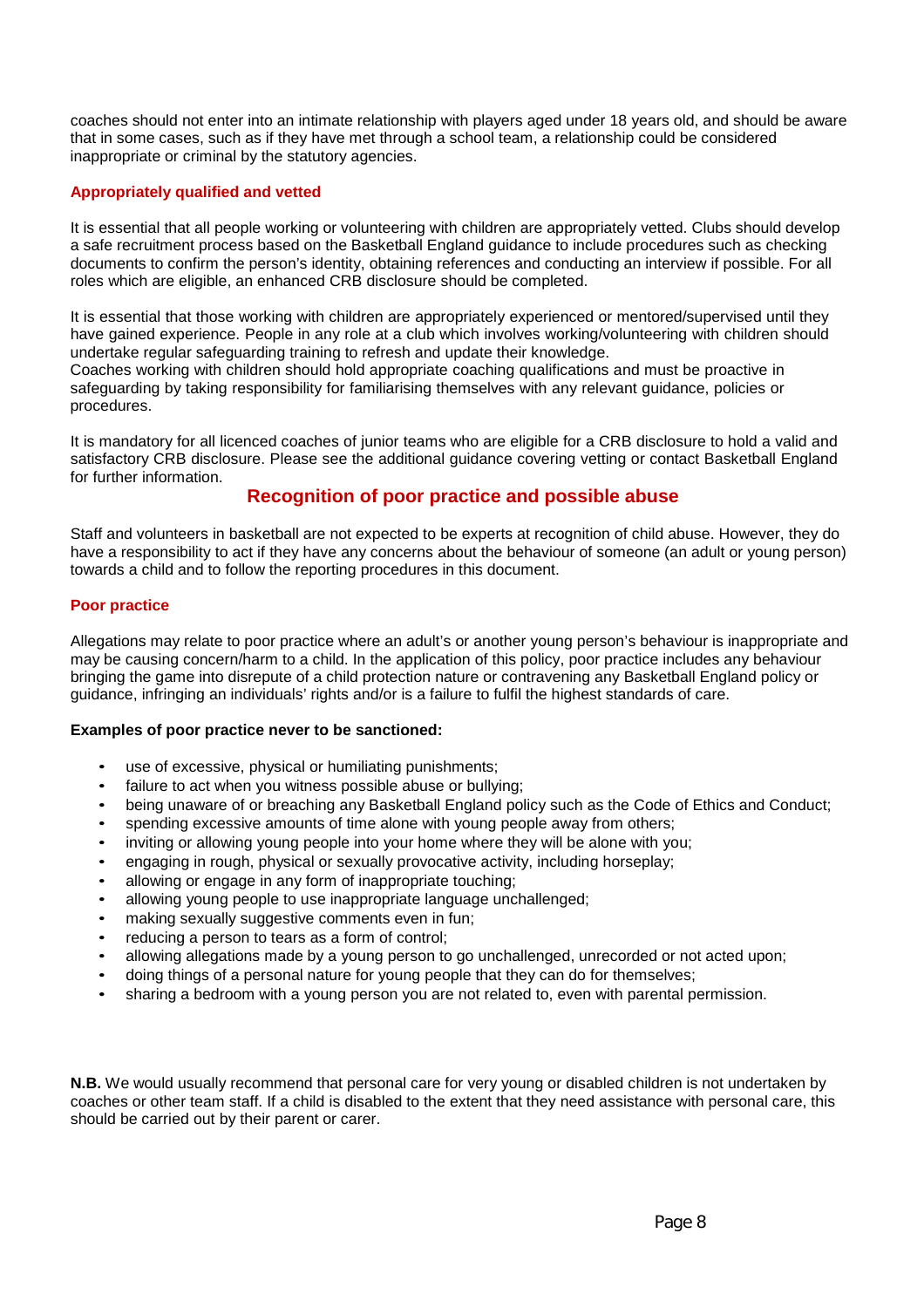**If any of the following incidents should occur, you should report them immediately to another colleague and make a written note of the event. Parents should also be informed of the incident:**

- if you accidentally hurt a player;
- if he/she seems distressed in any manner;
- if a player misunderstands or misinterprets something you have said or done.

#### **Abuse**

Somebody may abuse a young person by inflicting harm, or by failing to act to prevent harm. Young people may be abused in a family or in an institutional or community setting by those known to them or, more rarely, by a stranger.

The effects of abuse can be extremely damaging and if untreated, they may follow a person into adulthood. For example, a person who has been abused as a child may find it difficult or impossible to maintain stable, trusting relationships, become involved with drugs or prostitution or attempt suicide.

#### **Indicators of Abuse**

#### **Indications that a young person may be being abused include the following:**

- unexplained or suspicious injuries such as bruising, cuts or burns, particularly if situated on a part of the body not normally prone to such injuries;
- an injury for which the explanation seems inconsistent;
- the young person describes what appears to be an abusive act involving him/her;
- someone else (a young person or adult) expresses concern about the welfare of another;
- unexplained changes in behaviour (e.g. becoming very quiet, withdrawn or displaying sudden outbursts of temper);
- inappropriate sexual awareness;
- engaging in sexually explicit behaviour;
- distrust of adults, particularly those with whom a close relationship would normally be expected;
- has difficulty in making friends;
- is prevented from socialising with other young people;
- displays variations in eating patterns including overeating or loss of appetite;
- sudden weight change;
- becomes increasingly dirty or unkempt.

It should be recognised that this list is not exhaustive and the presence of one or more of the indicators is not proof that abuse is actually taking place. A good working relationship with parent/guardians will help to identify any concerns that a young person may be experiencing, e.g. family bereavement which could cause some of the changes listed above.

#### **Remember it is not the responsibility of those working in basketball to decide if child abuse is occurring but it is their responsibility to act on any concerns by reporting them.**

#### **Additional Vulnerabilities**

Deaf or disabled children have the same rights to protection as any child but they could be more vulnerable to abuse because they may be dependent on others for practical assistance and intimate care as well as have impaired capacity to resist, avoid, understand or report abuse.

Although the great majority of carers have the child's best interests at heart, some will use their vulnerability as an opportunity to abuse. Sometimes it may be difficult to tell that a disabled child is being abused as people might think a child is behaving differently because of his or her disability - not realising that they are being abused.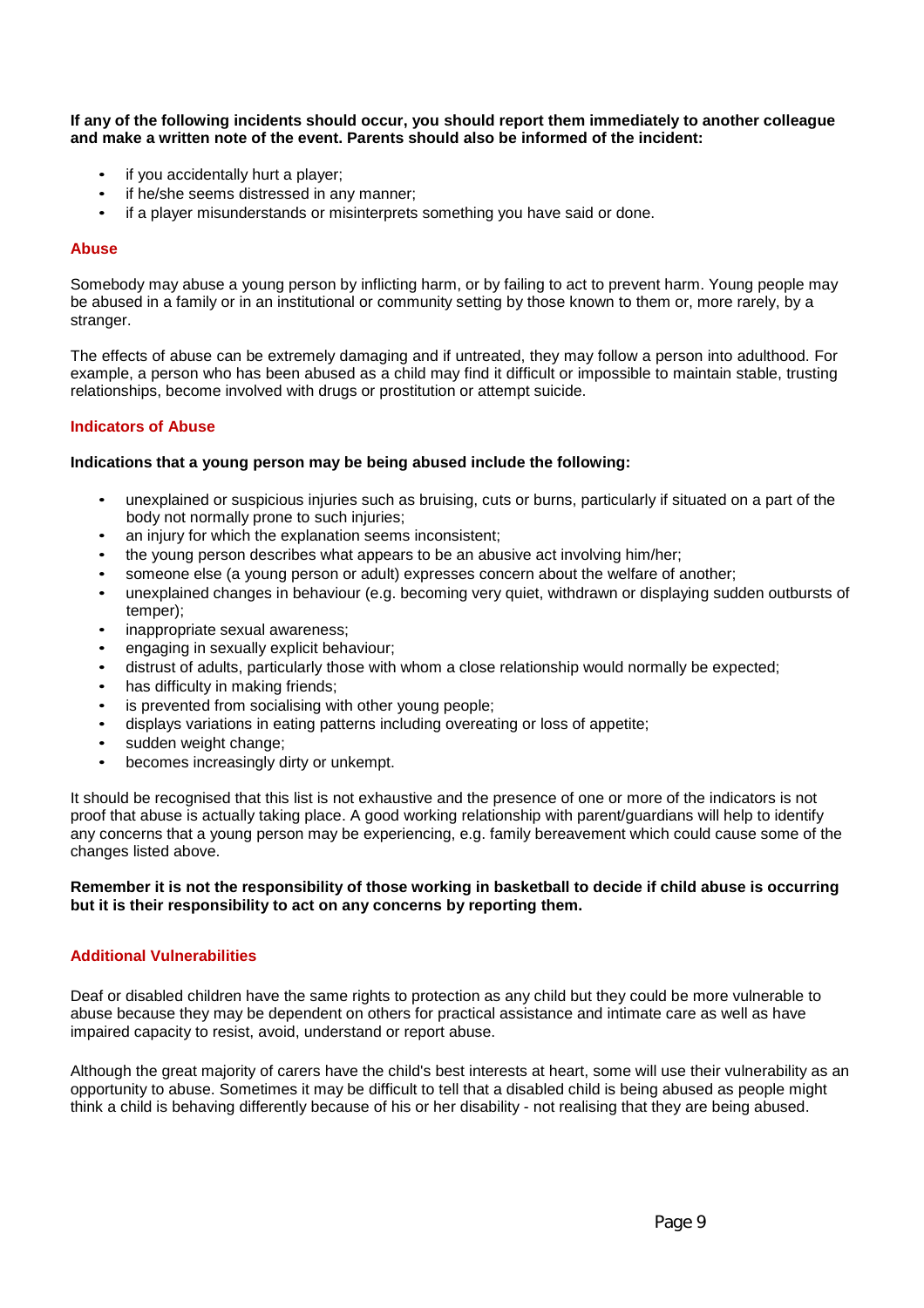# **Reporting procedures**

Two procedures are explained in this policy, one for reporting concerns in basketball and another for concerns outside of basketball. If unsure which applies, please contact a helpline or Basketball England for advice.

#### **How to respond to a disclosure from a child**

#### **If you witness or become concerned about someone's behaviour, or someone tells you they or another person is being or has been abused you should:**

- react calmly so as not to frighten or deter the disclosure;
- listen carefully and take what they say seriously;
- keep any questions to the absolute minimum and for clarification only;
- tell them they are not to blame and that they are right to tell;
- reassure them and explain you have to share what they have said;
- It is not for you to decide if abuse has taken place but to report the concerns;
- Make a record of everything said and any actions taken as soon as possible;
- If you think the situation is an emergency, contact your Club Welfare Officer or Basketball England's Lead Child Protection Officer. If they are not immediately available then you should contact your local Children's Social Care, LADO or Police without delay. Expert advice can also be provided by the NSPCC Helpline on 0808 800 5000.

#### **Actions to avoid**

#### **The person receiving the disclosure should not:**

- panic or allow their shock to show;
- ask questions other than to clarify that you have enough information to act;
- speculate or make assumptions;
- make promises or agree to keep secrets;<br>• make pegative comments about the alleg
- make negative comments about the alleged abuser;
- approach the alleged abuser;
- discuss the allegations with anyone who does not have a need to know;
- take sole responsibility;
- delay in reporting the concerns.

It should be noted that not all young players are able to express themselves verbally. Communication difficulties may mean that it is hard for them to explain or be understood. Sometimes it is difficult to distinguish the signs of abuse from the symptoms of some disabilities or conditions, in relation to the nature of an individual's impairment. However, the welfare of the child is paramount and where there are concerns about the safety of a young player, record what has been observed in detail and follow the procedures to report these concerns.

#### **Records and Information**

Information passed to the Children's Social Care or the Police must be as helpful and comprehensive as possible, hence the necessity for making a detailed record at the time of the disclosure/concern. Ideally this information should be compiled utilising the Incident Referral Form.

#### **Information which may be required at the referral stage:**

#### **Young person**

• Name/age/gender/disabilities/ethnicity/address/details of parents/agencies already working with the family/relationship between them and accused.

#### **Accused**

- Name/age/gender/address/position in sport and occupation etc;
- Any other allegations/previous incidents.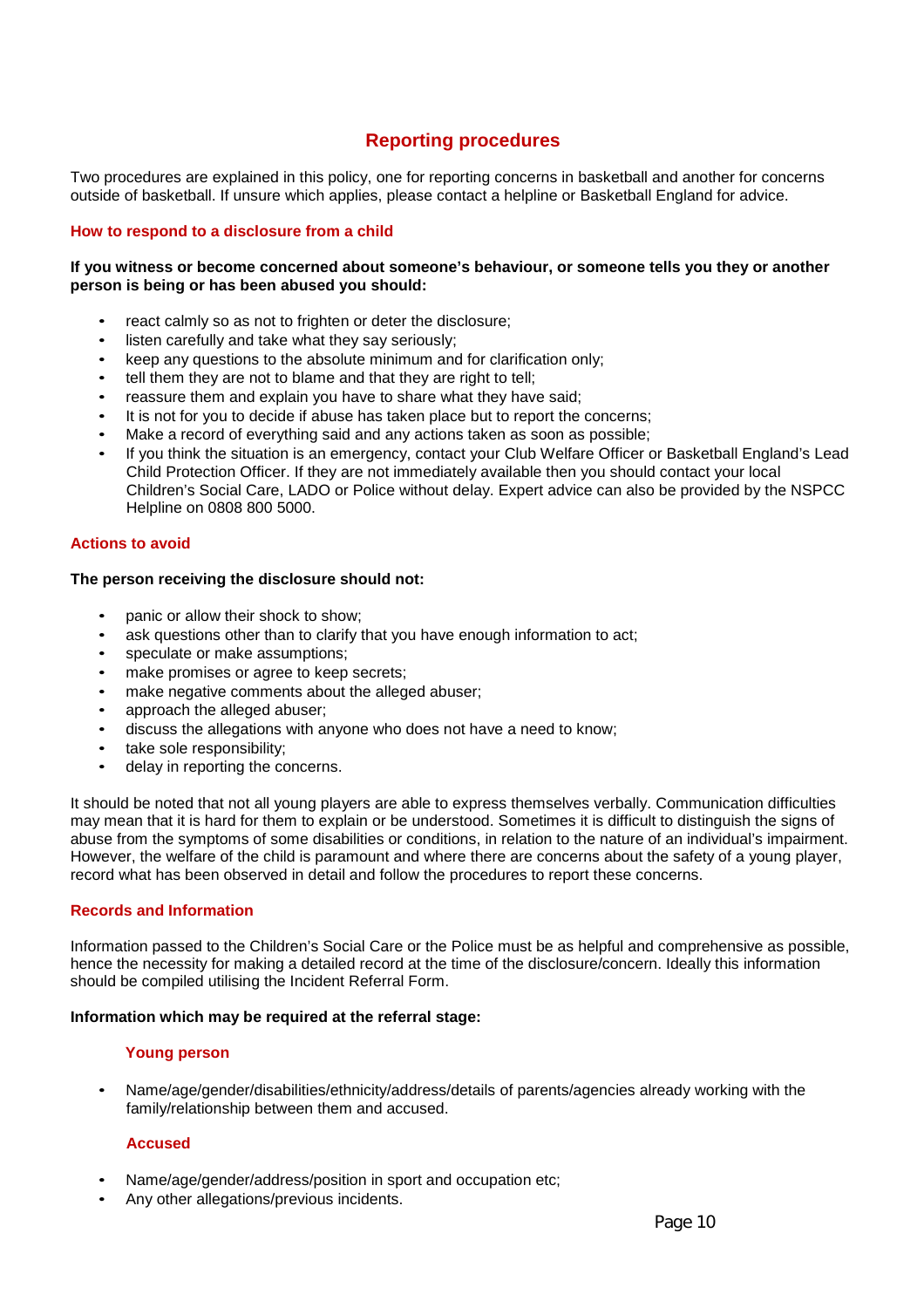#### **Primary evidence**

- Facts from the person making the allegation including dates/times/venue/witness details;
- Records with dates, including any documents such as emails;
- Has anyone else been informed or is anyone else already involved in the investigation.

Reporting the matter to the Police or Children's Social Care department should not be delayed by attempts to obtain more information. Wherever possible, referrals telephoned to Children's Social Care should be confirmed in writing within 24 hours. A record should also be made of the name and designation of the Children's Social Care member of staff or Police officer to whom the concerns were passed, together with the time and date of the call, in case any follow up is needed.

A copy of this information should also be sent directly to the Basketball England Lead Child Protection Officer and a copy should be retained by the Club Welfare Officer and stored in a secure place.

#### **Confidentiality**

**Every effort should be made to ensure that confidentiality is maintained with information shared on a 'need to know basis' only. This includes but is not limited to the following people**:

- the Club Welfare Officer;
- the parents of the person who is alleged to have been abused *(only following advice from Children's Social Care)*;
- Children's Social Care/Police;
- the Basketball England Lead Child Protection Officer and members of the Basketball England Case Management Group (CMG);
- the alleged abuser (and parents if the alleged abuser is a young person) *only following advice from Children's Social Care*.

• Information should be stored in a secure place with limited access to designated people, in line with data protection laws (e.g. that information is accurate, relevant and secure).

#### **Procedures**

It is acknowledged that the suggestion that a child has/is being abused can evoke strong emotions. It can be very difficult to hear suspicions or allegations but it is important that concerns are acted on. There are different procedures set out for reporting concerns about behaviour within basketball and another for concerns outside of basketball.

It is not for you to decide if abuse has taken place but to report the concerns. It is helpful if an incident referral form is completed as this sets out the sort of information which is useful. You should be careful to report as much detail as possible but avoid hearsay or assumptions. The alleged perpetrator will need to be informed of the specific allegation to give them the opportunity to respond.

The Basketball England Case Management Group (CMG) involved will decide if it is appropriate and/or possible to protect the identity of the complainant, although it should be noted that in some cases this may be apparent or necessary. If a complainant is particularly concerned about their name being disclosed this should be discussed when making the referral. Where possible, those who have provided information will be informed about the progress and conclusion of the investigation.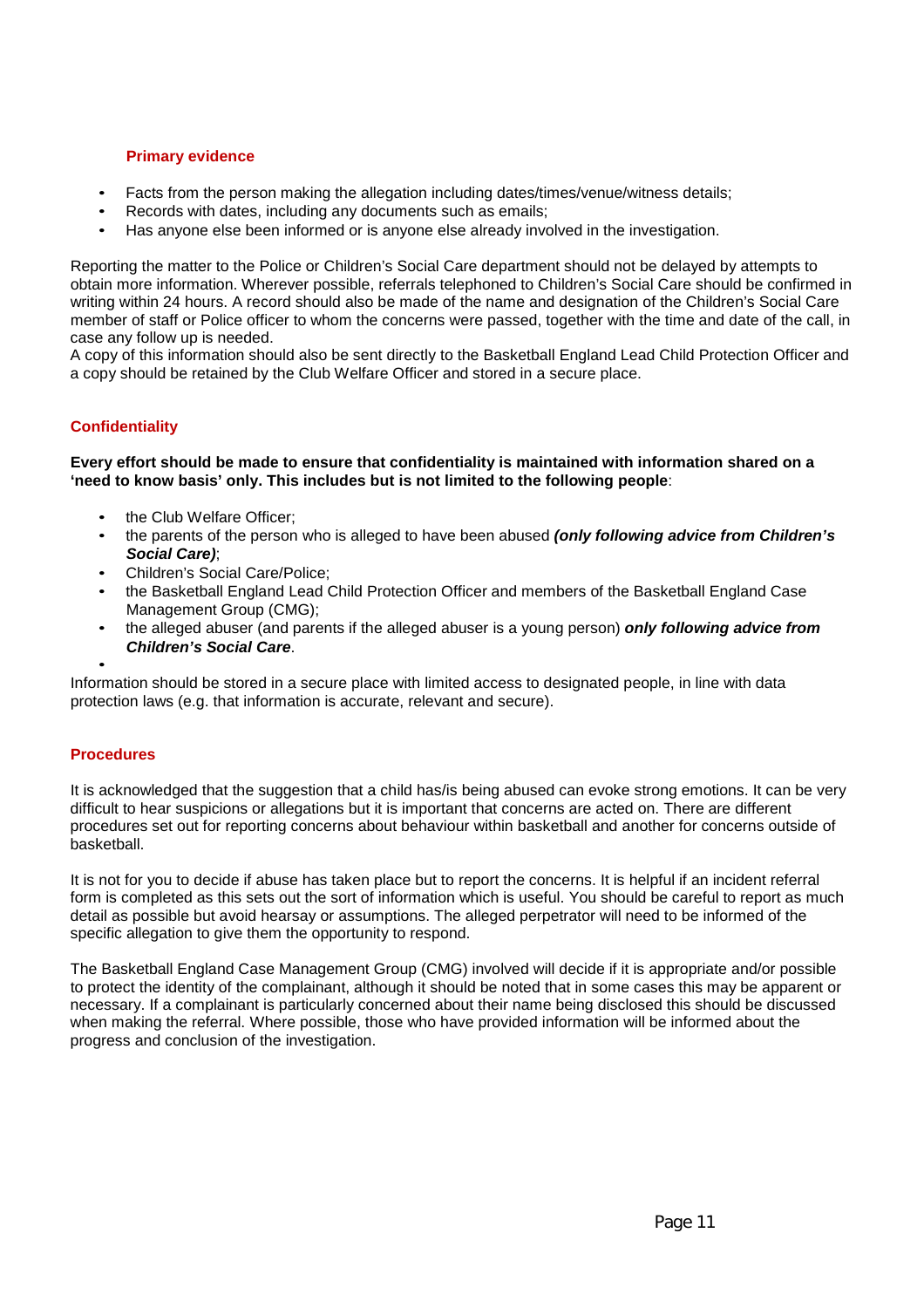#### **Suspension**

If a case is judged to be potentially serious poor practice or abuse, the CMG may decide to take the neutral act of temporarily suspending the individual pending further investigations. Following a Children's Social Care or Police investigation, Basketball England will assess the available information to decide whether the individual can be reinstated to their role in basketball. This may be a difficult decision; particularly where there is insufficient evidence for the Police to act or obtain a conviction. In such cases, the CMG or Disciplinary Panel must reach a decision based upon the available information which could suggest that on a balance of probability; it is more likely than not that the person poses a risk. The CMG may decide that an individual should undertake certain actions such as further training or completing a new CRB disclosure, with failure to comply resulting in suspension.

#### **Appeals**

The appeals procedure is available to anyone under investigation as part of natural justice. Anyone wishing to appeal against decisions by the Basketball England Case Management Group or Disciplinary Panel must do so in writing, to be received by Basketball England within the specified period (usually 14 days unless stated differently) of the original decision being made.

#### **Monitoring and Evaluation**

To be conducted at the close of the case to see if changes need to be made to policies/ procedures or lessons can be learnt. All involved in a case are able to offer feedback so procedures can be continually improved.

#### **Support to Deal with the Aftermath**

Consideration should be given about what support may be appropriate to young people and others effected such as parents and members of staff. Use of helplines, support groups and meetings will maintain an open culture and help the healing process. Thought should be given about what support may be appropriate to the alleged perpetrator of the abuse. See the list of essential contacts for expert organisations.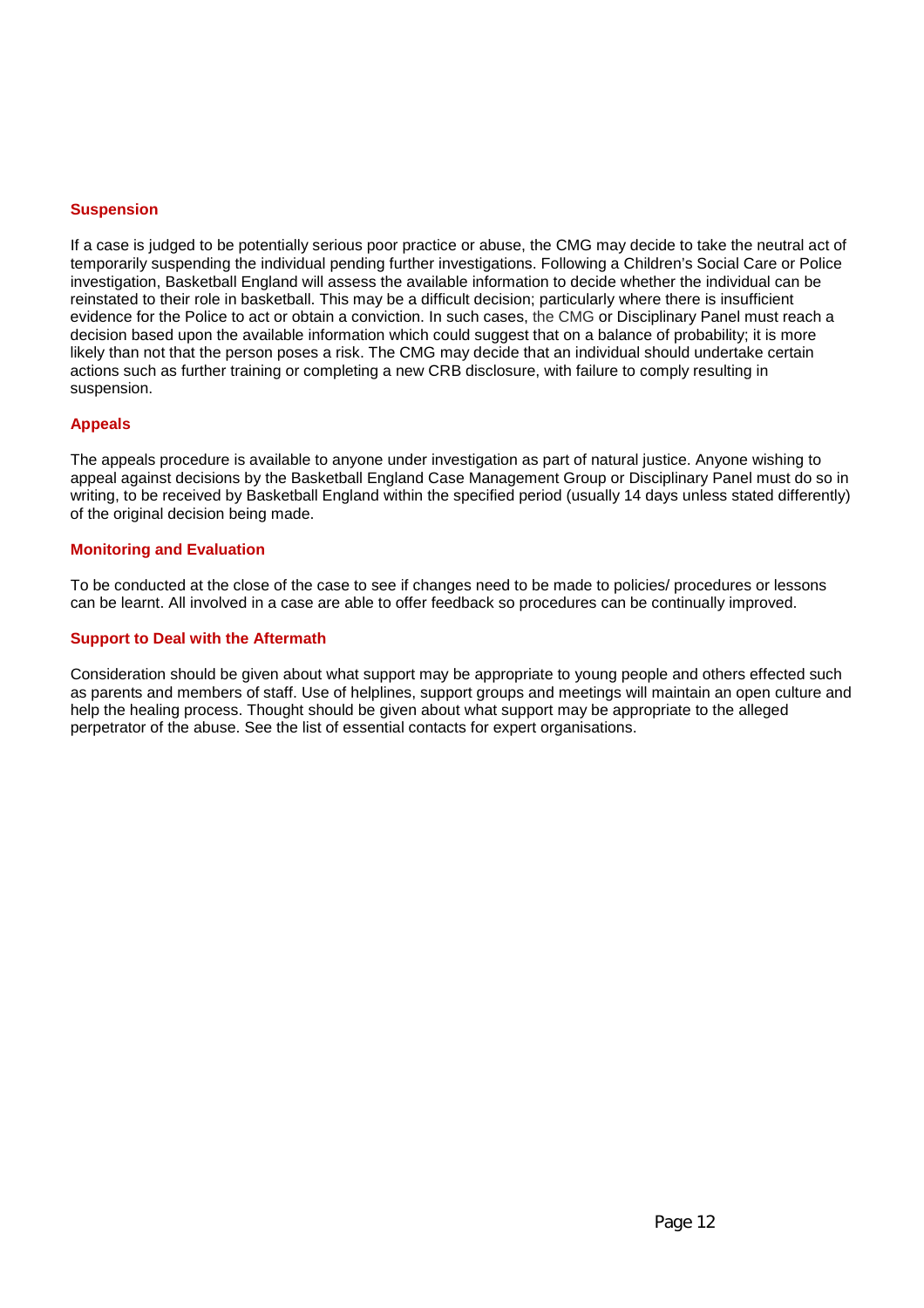# **What to do if you are worried about the behaviour of anyone in basketball**

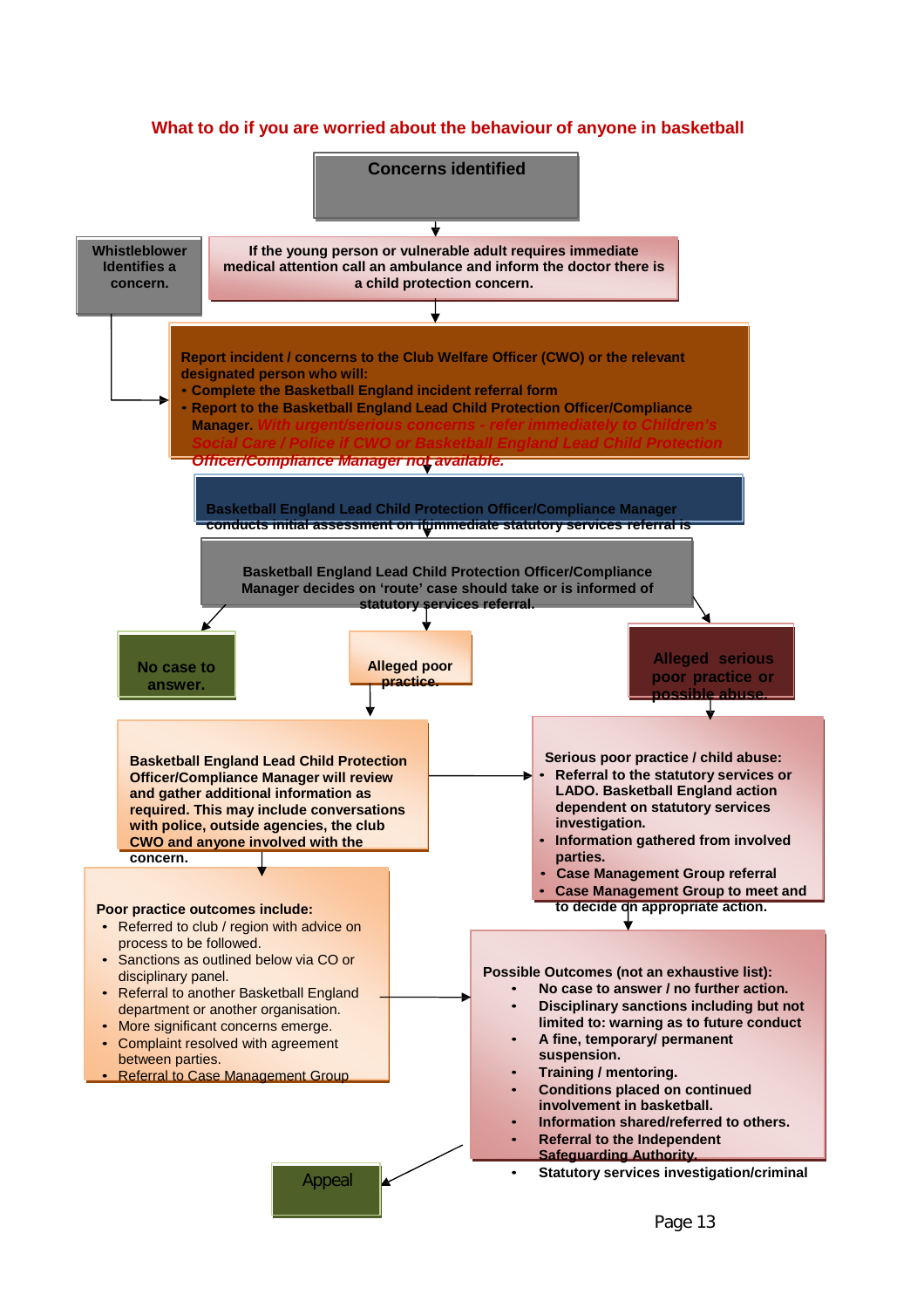# **Action to take regarding allegations outside Basketball**

If a young person informs you directly that he/she is being abused or describes abusive behaviour outside the basketball environment (i.e. at home or some other setting outside of basketball) **OR** through your own observations or through a third party you become aware of possible abuse outside the basketball environment you must **REACT IMMEDIATELY**.

- ensure the safety of the young person if they need immediate medical treatment, take them to hospital or call an ambulance, inform doctors of concerns and ensure they are aware it is a child protection issue;
- if possible, contact the Club Welfare Officer or Basketball England Lead Child Protection Officer immediately who will follow the reporting procedures detailed below. If **unavailable or cannot be contacted**, to avoid delay the person that has concerns should follow the procedures.

#### **Reporting Procedures**

- seek advice immediately from the local Children's Social Care or LADO who will advise on the action to be taken, including advice on discussing with parents. Expert advice can also be provided by the NSPCC Helpline on 0808 800 5000 or Childline on 0800 1111;
- make a full and factual record of events utilising the Incident Referral Form and forward a copy of the recorded information, as directed by the Children's Social Care and/or Police, and also to the Basketball England Lead Child Protection Officer. If not already involved, contact the Club Welfare Officer as soon as possible.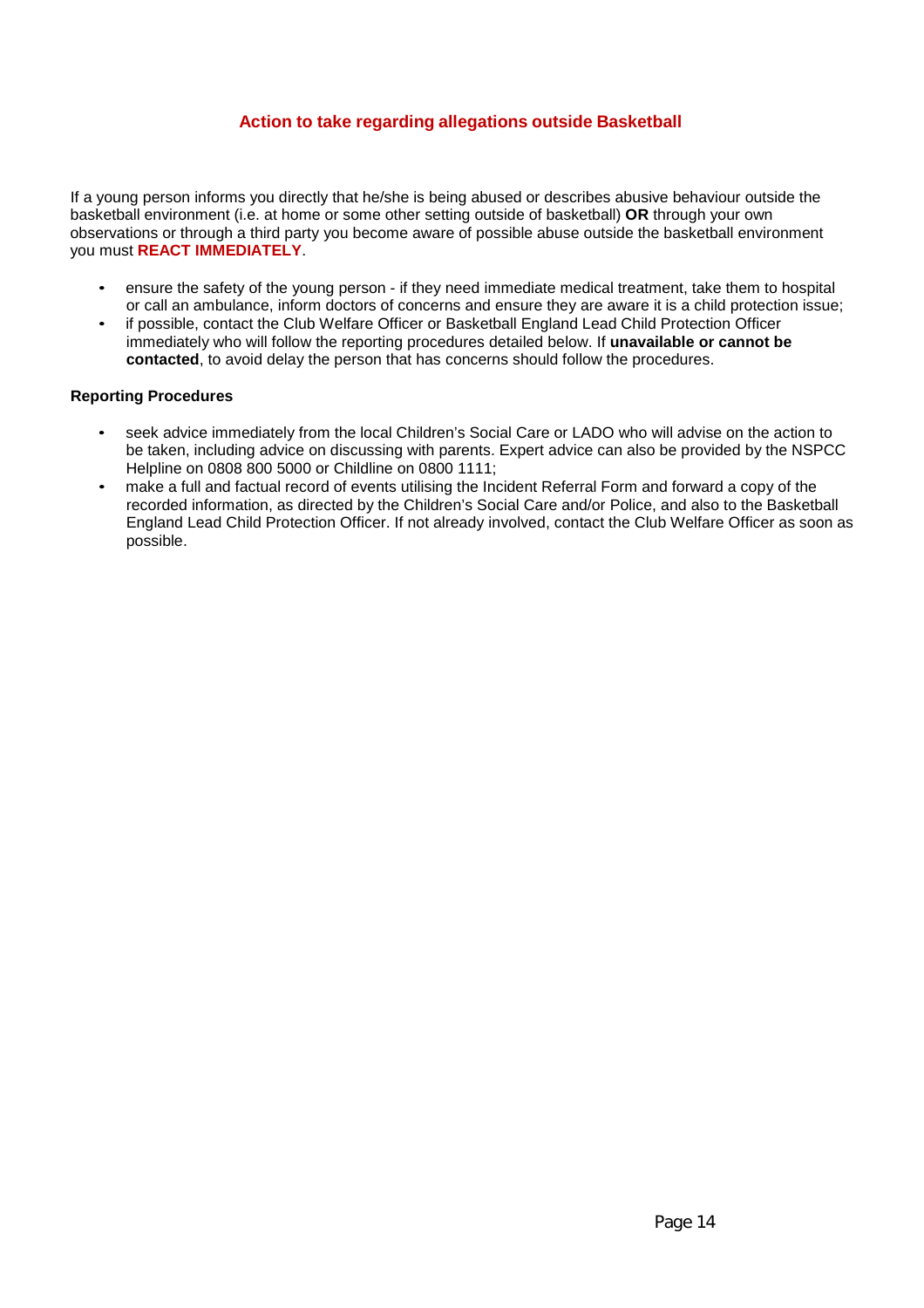# **What to do if you are worried that a child is being abused outside of the basketball environment (but concern is identified through the child's involvement in basketball)**

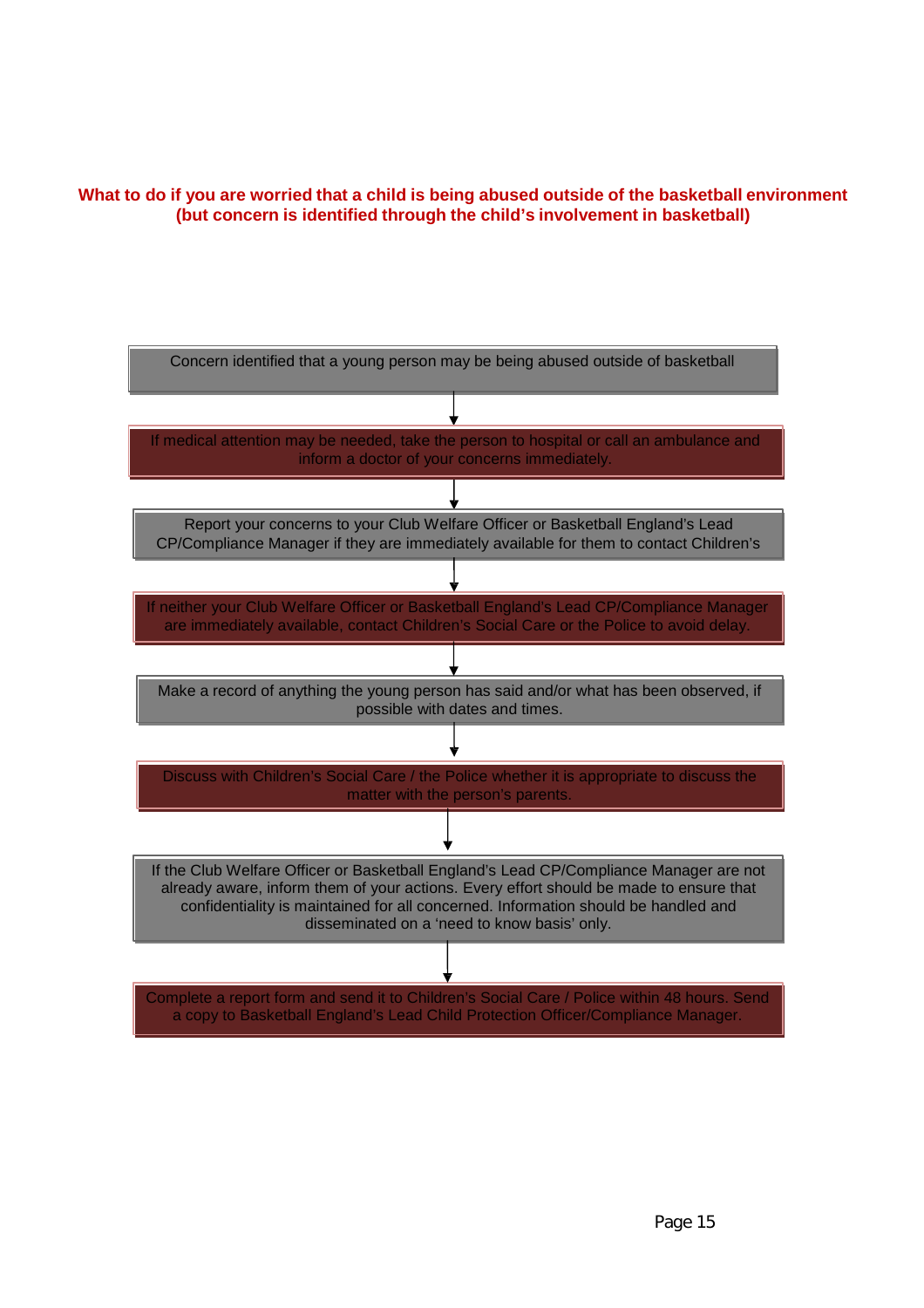# **Roles, Responsibilities and Definitions**

It is never easy to respond to a child who tells you that they are being abused and you may feel upset and worried yourself.

Where serious concerns exist over an individual's contact with children or a Police investigation is being conducted, 'Strategy meetings' may be held. Membership of this might include the Police, Children's Social Care, a Local Authority Designated Officer (LADO), health workers and the person's employers. If the allegations of abuse involve basketball or someone who could have contact with young people through basketball, it is possible that Basketball England would be invited to attend.

#### **CWO**

The Club Welfare Officer is the person appointed at club level and provides the essential point of contact for welfare within [the club. A Club Welfare Officer](http://www.nspcc.org.uk/Inform/cpsu/helpandadvice/organisations/clubguidelines/what_is_a_club_welfare_officer_wda67767.html) should be selected for their skills and knowledge, such as being able to handle matters of a safeguarding nature in an appropriate and confidential manner. They should be approachable for any concerns regarding safeguarding to be reported and be appropriately supported by other members of the club.

Along with the club committee, the Club Welfare Officer should ensure that the club is adopting and implementing safeguarding. Clubs are advised to ideally have two Club Welfare Officers, with at least one not holding a coaching position or being related to a coach at the club.

#### **Basketball England Lead Child Protection Officer/Compliance Manager**

Every sports organisation should designate a person to promote the welfare of children within the sport. The role includes managing the DBS (CRB) process, co-ordinating the dissemination of relevant policy, procedures & resources as well as supporting Club Welfare Officers in their roles. The LCPO/CO also provides support for the Case Management Group as well as managing cases of poor practice/abuse within the sport. This includes being the central point of contact for enquiries such as from the complainants, LADO, Children's Social Care and the Police.

#### **Basketball England Case Management Group**

The purpose of the Case Management Group is to ensure decisions relating to safeguarding children are reached following a fair, open and transparent process. The group comprises a minimum of three people, with the exact membership determined by the nature of the case and availability of members. The group may call upon whatever professional input they feel is required.

#### **Statutory Agencies**

Children's Social Care (previously known as the Social Services) have a duty to ensure the welfare of children and a legal responsibility to make enquiries where a child in their area is considered to be at risk of, or actually suffering from, significant harm. Where an allegation relates to a crime against a child, the Police and Children's Social Care will work together to investigate. Usually the LADO is involved throughout to ensure information is shared with those who need to know.

#### **Local Authority Designated Officer (LADO)**

The LADO works within Children's Services and will be involved in coordinating information sharing in cases in which it is alleged that a person who works with children (including as a volunteer) has:

- behaved in a way that has harmed, or may have harmed a child
- possibly committed a criminal offence against children, or related to a child
- behaved towards a child or children in a way that indicates s/he is unsuitable to work with children.

Ideally their contact details should be recorded within the clubs child protection policy and procedures to ensure they are accessible to all club members if needed. Where someone has concerns relating to anyone who holds a position of trust or responsibility with young people, these should be discussed with the LADO.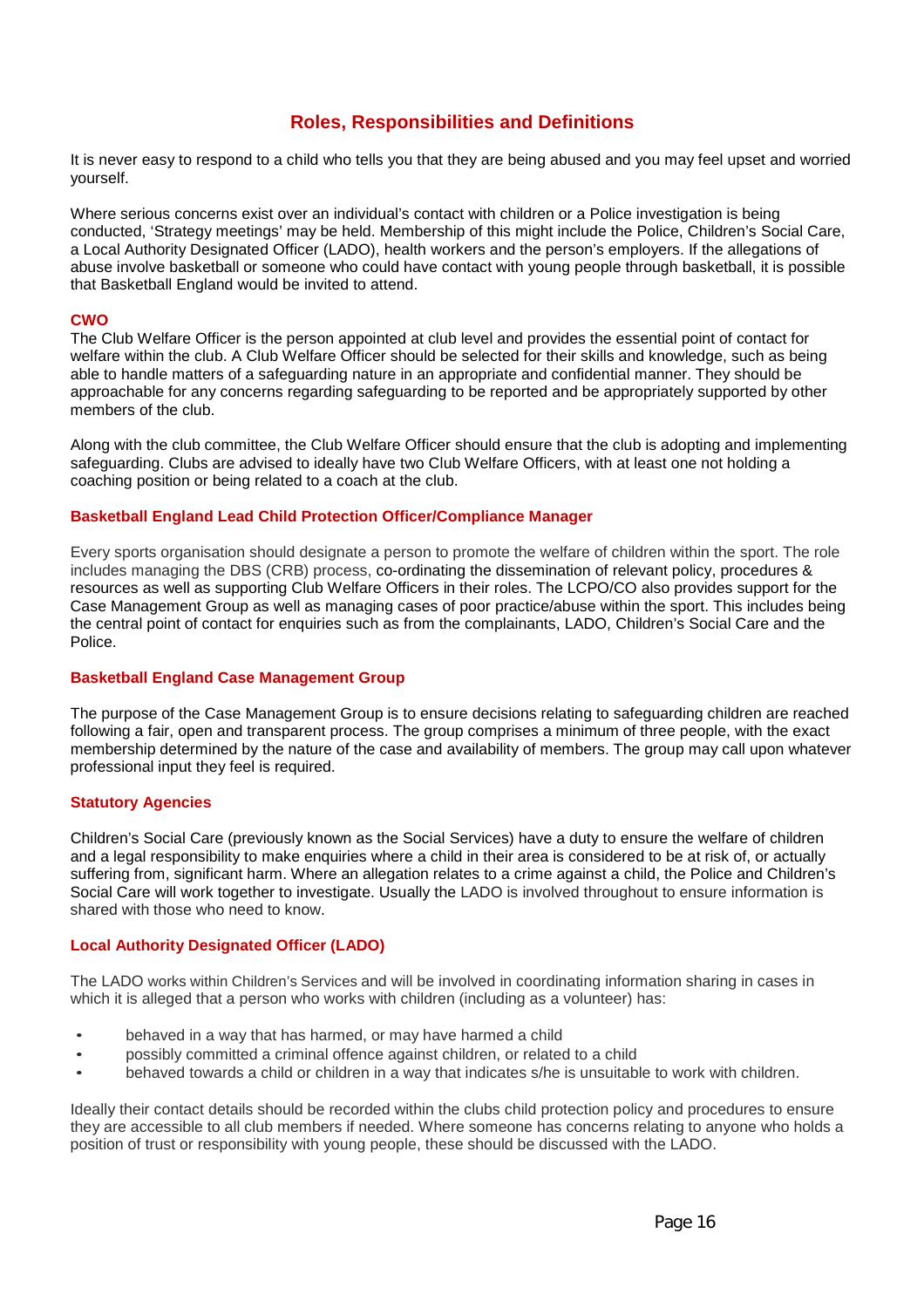#### **Local Safeguarding Children Boards (LSCB)**

Every local authority has a LSCB which is designed to ensure all agencies involved in safeguarding children work together effectively. They provide local inter-agency guidelines for the procedures that should be followed in cases of actual or suspected child abuse. The roles and responsibilities of LSCBs and the agencies that are represented on them are set out in the government guidance Working Together to Safeguard Children (2010).

#### **Allegations of Previous Abuse**

Allegations of abuse may be made some time after the event (e.g. by an adult who was abused as a young person but felt unable to say anything at the time). Where such an allegation is made, the club must follow the reporting procedures because other children, either within or outside sport, may still be at risk from the alleged perpetrator.

#### **Basketball in Schools**

When delivering activities in a school or directly under the supervision/management of school staff, the school's arrangements for child protection will apply. You must inform the designated teacher or person for that school, who will follow the Local Safeguarding Children Board (LSCB) procedures. You should also ensure that you inform your Club Welfare Officer who will need to make the Basketball England Lead Child Protection Officer /Compliance Manager aware of the situation.

#### **The subject of allegations outside basketball**

If a person with a role in basketball is the subject of relevant allegations outside of the basketball environment, for example through their job as a teacher, Basketball England may still be informed by the statutory services even if the allegations do not directly involve basketball. This is to ensure that the welfare of young people remains the paramount concern. An individual may be suspended from their role in basketball whilst the investigation is conducted – this should be seen as a neutral act to protect all involved.

# **Useful Definitions**

**Child:** refers to anyone under 18 years of age.

**Vulnerable Adult:** this is difficult to define briefly but a person over 18 years of age who because of mental or other disability, age or illness; may be unable to take care of themselves, or unable to protect themselves against significant harm or exploitation.

**Staff:** any person acting in an official role for a club/organisation whether this is paid or voluntary.

**Child Abuse:** Child abuse is any form of mistreatment or lack of care that leads to injury or harm of a person under 18 years of age**.** Abuse can happen to a child regardless of their age, gender, race or ability. Abusers can be adults (male or female) and other young people, and are usually known to and trusted by the child and family. There are four main types of child abuse: physical**,** sexual**,** emotional and neglect.

#### The definitions below are adapted from Department of Health (1999) *Working Together to Safeguard Children - A guide to inter-agency working to safeguard and promote the welfare of children*.

**Neglect -** where adults fail to meet a young person's basic physical and/or psychological needs, likely to result in the serious impairment of the young person's health or development (e.g. failure to provide adequate food, shelter and clothing or the failure to ensure access to appropriate medical care or treatment.) It may also include refusal to give young people love, affection and attention. Neglect in sport could include a teacher or coach not ensuring young people were safe, exposing them to undue cold, heat or to unnecessary risk of injury.

**Physical Abuse -** where adults physically hurt or injure young people for example by hitting. Examples of physical abuse in basketball may be when the nature and intensity of training and competition exceeds the capacity of the young person's immature and growing body or where drugs are used to enhance performance.

**Sexual Abuse -** where young people are used by adults (both male and female) to meet their own sexual needs. Showing young people pornographic material (books, videos, pictures) or talking to young people in a sexually